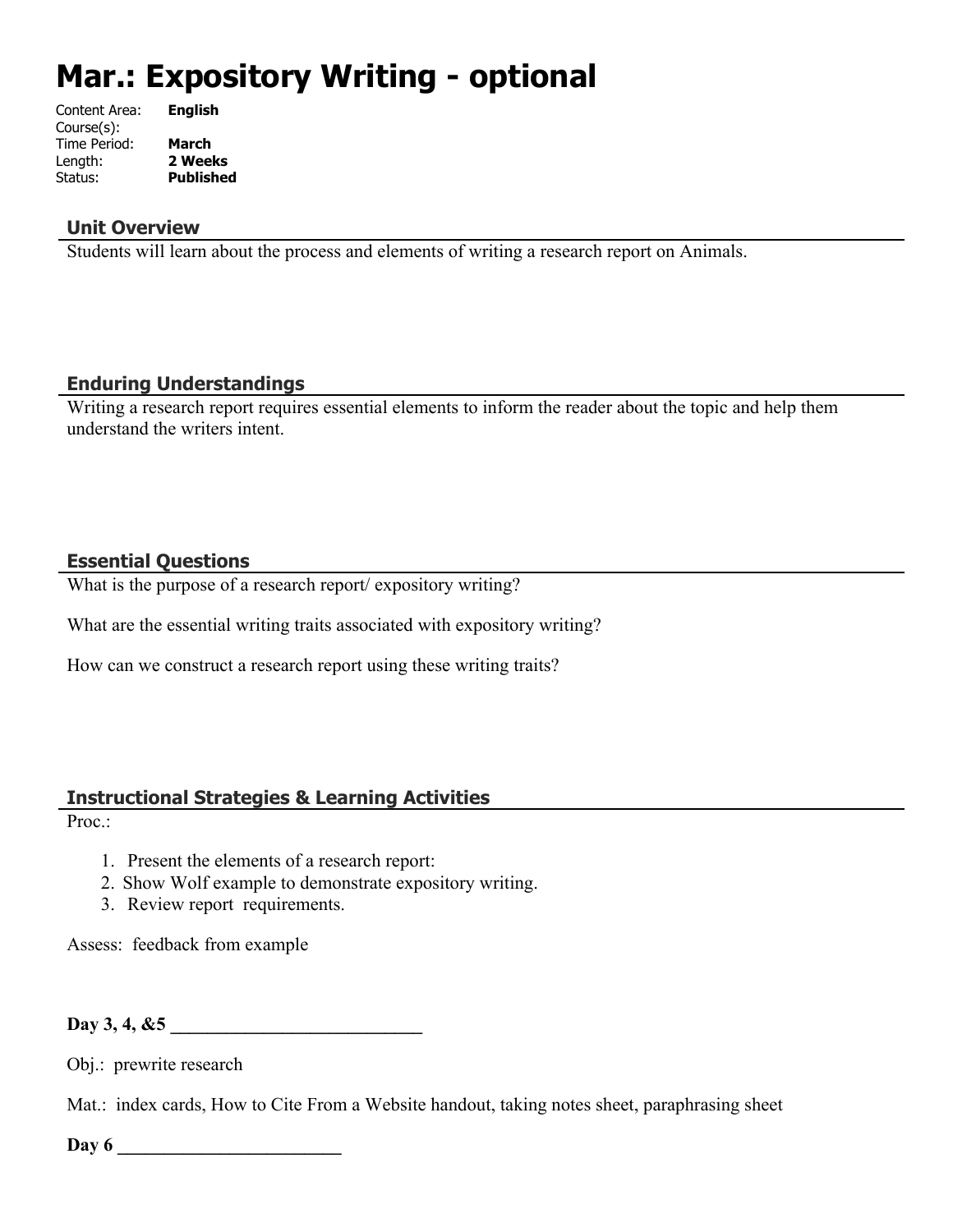Obj.: use a support pattern to organize ideas

Mat.: Expository Writing Organizer

Assess: support patterns

**Day 7 \_\_\_\_\_\_\_\_\_\_\_\_\_\_\_\_\_\_\_\_\_\_\_\_\_\_\_\_\_\_\_\_\_\_\_\_**

Obj.: revise rough draft with introduction and conclusion

Mat.: expository writing rubric, teacher lead samples

Assess: introduction and conclusion

**Day 8 \_\_\_\_\_\_\_\_\_\_\_\_\_\_\_\_\_\_\_\_\_\_\_\_\_\_\_**

Obj.: Edit drafts by looking at sentence fluency

Mat.:

Assess: answers

**Day 9 &10\_\_\_\_\_\_\_\_**

Obj.: finalize and present reports

Mat.:

Assess: essay and presentation using rubric

# **Integration of Career Readiness, Life Literacies and Key Skills**

Students meet these standards by using their research skills to produce a well written document about a chosen topic. Students need to be able to communicate their information in written and oral form.

| TECH.9.4.5.DC.4  | Model safe, legal, and ethical behavior when using online or offline technology (e.g.,<br>$8.1.5.NI.2$ ).                                                             |
|------------------|-----------------------------------------------------------------------------------------------------------------------------------------------------------------------|
| TECH.9.4.5.CT.4  | Apply critical thinking and problem-solving strategies to different types of problems such<br>as personal, academic, community and global (e.g., 6.1.5. Civics CM.3). |
| TECH.9.4.5.GCA.1 | Analyze how culture shapes individual and community perspectives and points of view<br>(e.g., 1.1.5.C2a, RL.5.9, 6.1.5. History CC.8).                                |
| TECH.9.4.5.DC.1  | Explain the need for and use of copyrights.                                                                                                                           |
|                  | The ability to solve problems effectively begins with gathering data, seeking resources,                                                                              |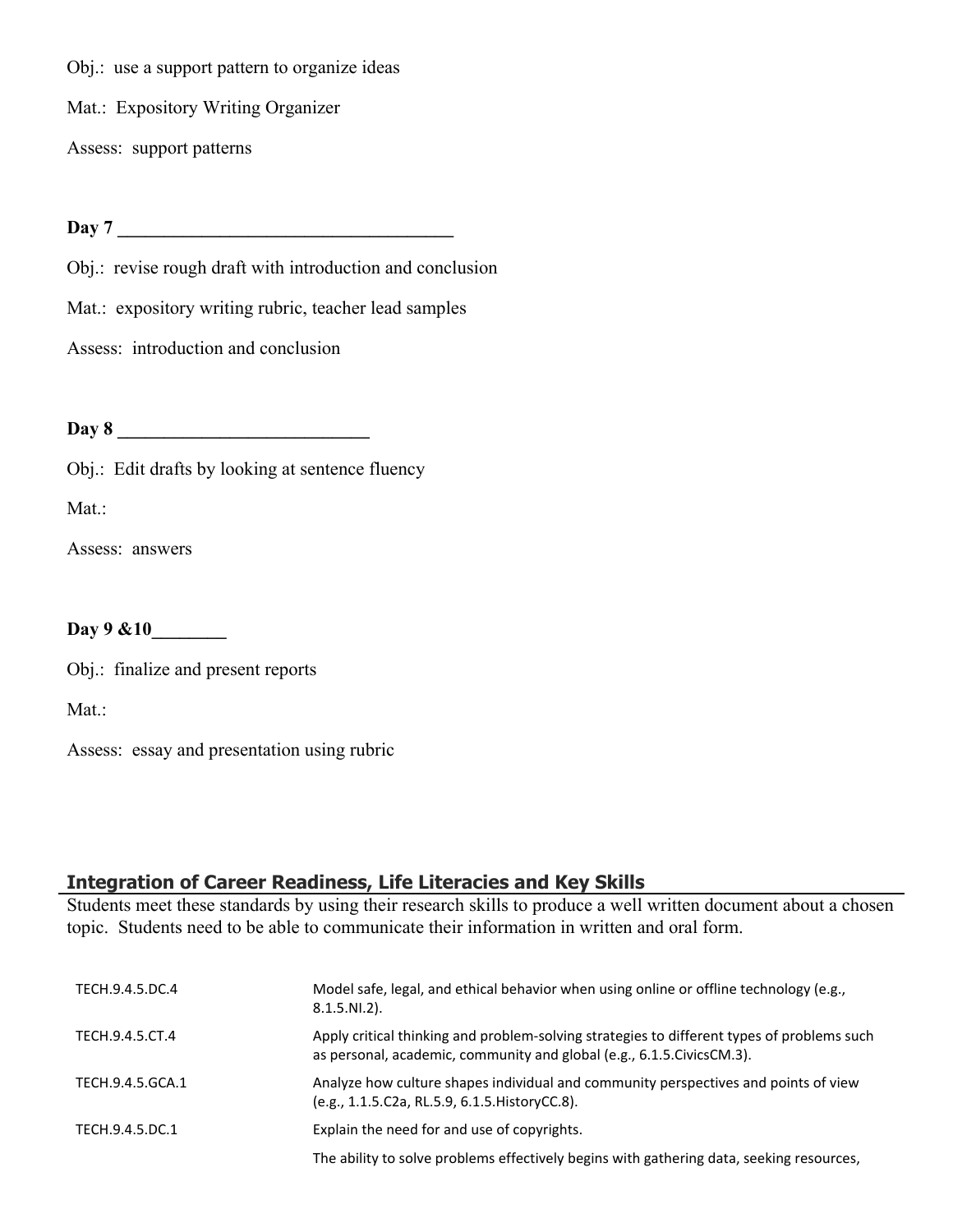| and applying critical thinking skills.                                                                                                                                                                                                    |
|-------------------------------------------------------------------------------------------------------------------------------------------------------------------------------------------------------------------------------------------|
| Evaluate personal likes and dislikes and identify careers that might be suited to personal<br>likes.                                                                                                                                      |
| Participate in a brainstorming session with individuals with diverse perspectives to expand<br>one's thinking about a topic of curiosity (e.g., 8.2.5.ED.2, 1.5.5.CR1a).                                                                  |
| Investigate a persistent local or global issue, such as climate change, and collaborate with<br>individuals with diverse perspectives to improve upon current actions designed to address<br>the issue (e.g., 6.3.5. Civics PD.3, W.5.7). |
| Use appropriate sources of information from diverse sources, contexts, disciplines, and<br>cultures to answer questions (e.g., RI.5.7, 6.1.5. History CC.7, 7.1. NM. IPRET.5).                                                            |
| Identify qualifications needed to pursue traditional and non-traditional careers and<br>occupations.                                                                                                                                      |
| Explain the reasons why some jobs and careers require specific training, skills, and<br>certification (e.g., life guards, child care, medicine, education) and examples of these<br>requirements.                                         |
| Identify how you might like to earn an income.                                                                                                                                                                                            |
| Research the development process of a product and identify the role of failure as a part of<br>the creative process (e.g., W.4.7, 8.2.5.ED.6).                                                                                            |
| Distinguish between digital images that can be reused freely and those that have copyright<br>restrictions.                                                                                                                               |
|                                                                                                                                                                                                                                           |

# **Technology and Design Integration**

Students use technology to research chosen topic and then create a typed essay in final form.

|                       | <u>Shared reatares allow for common troubleshooting strategies that can be encerne for</u><br>many systems.        |
|-----------------------|--------------------------------------------------------------------------------------------------------------------|
| $CS.3 - 5.8.1.5.CS.3$ | Identify potential solutions for simple hardware and software problems using common<br>troubleshooting strategies. |

Shared features allow for common troubleshooting strategies that can be effective for

# **Interdisciplinary Connections**

Students need to use skills learned in science class to incorporate into the content of their essay.

## **Differentiation**

- Understand that gifted students, just like all students, come to school to learn and be challenged.
- Pre-assess your students. Find out their areas of strength as well as those areas you may need to address before students move on.
- Consider grouping gifted students together for at least part of the school day.
- Plan for differentiation. Consider pre-assessments, extension activities, and compacting the curriculum.
- Use phrases like "You've shown you don't need more practice" or "You need more practice" instead of words like "qualify" or "eligible" when referring to extension work.
- Encourage high-ability students to take on challenges. Because they're often used to getting good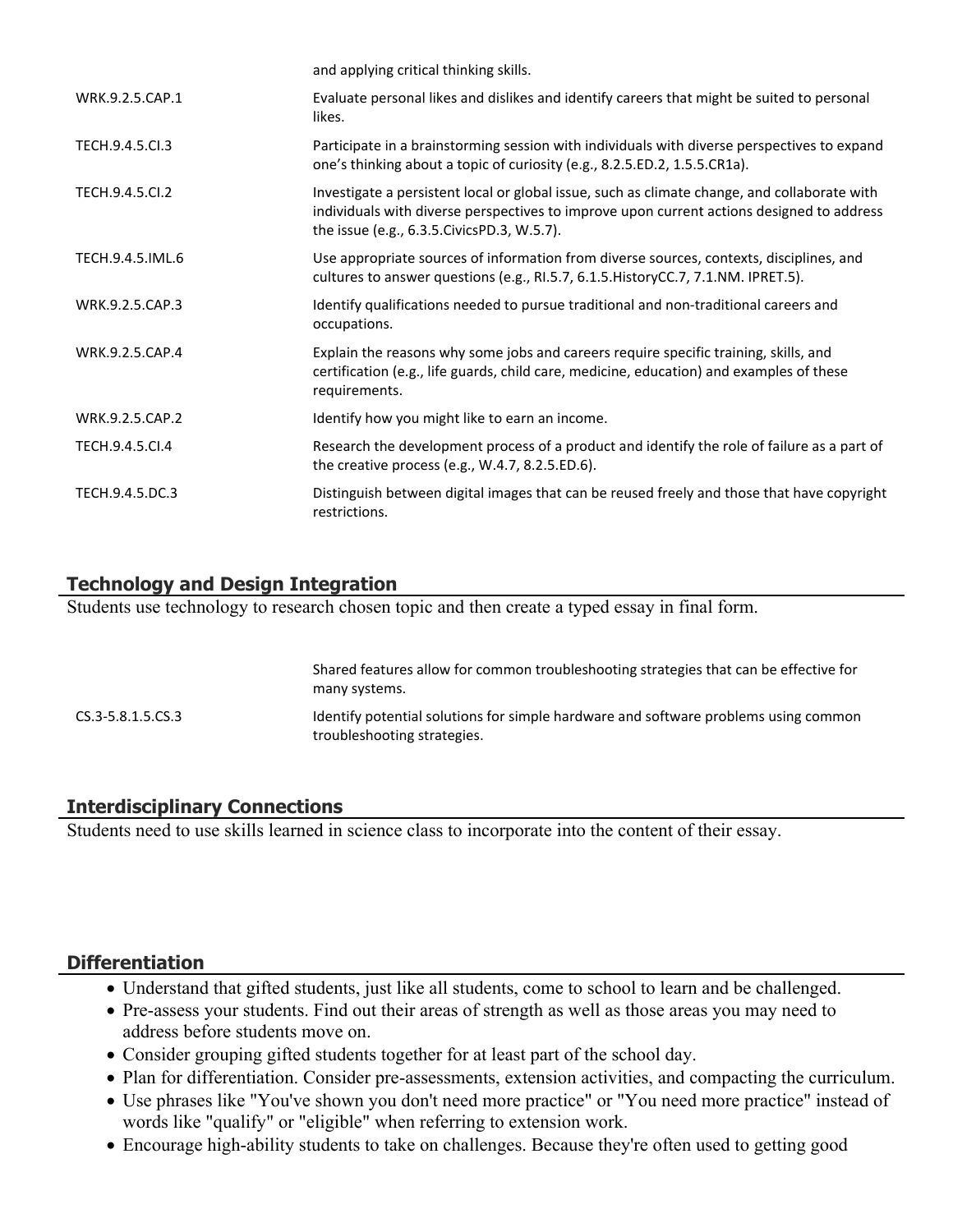grades, gifted students may be risk averse.

## **Definitions of Differentiation Components**:

- o Content the specific information that is to be taught in the lesson/unit/course of instruction.
- o Process how the student will acquire the content information.
- o Product how the student will demonstrate understanding of the content.
- o Learning Environment the environment where learning is taking place including physical location and/or student grouping

## **Differentiation occurring in this unit:**

Early finishers can draw illustrations of their bird in its habitat. Struggling writers may use graphic organizers.

# **Modifications & Accommodations**

Refer to QSAC EXCEL SMALL SPED ACCOMMOCATIONS spreadsheet in this discipline.

## **Modifications and Accommodations used in this unit:**

IEP modiffications as indicated.

# **Benchmark Assessments**

**Benchmark Assessments** are given periodically (e.g., at the end of every quarter or as frequently as once per month) throughout a school year to establish baseline achievement data and measure progress toward a standard or set of academic standards and goals.

## **Schoolwide Benchmark assessments:**

Aimsweb benchmarks 3X a year

Linkit Benchmarks 3X a year

DRA

# **Additional Benchmarks used in this unit:**

AimsWeb testing and writing samples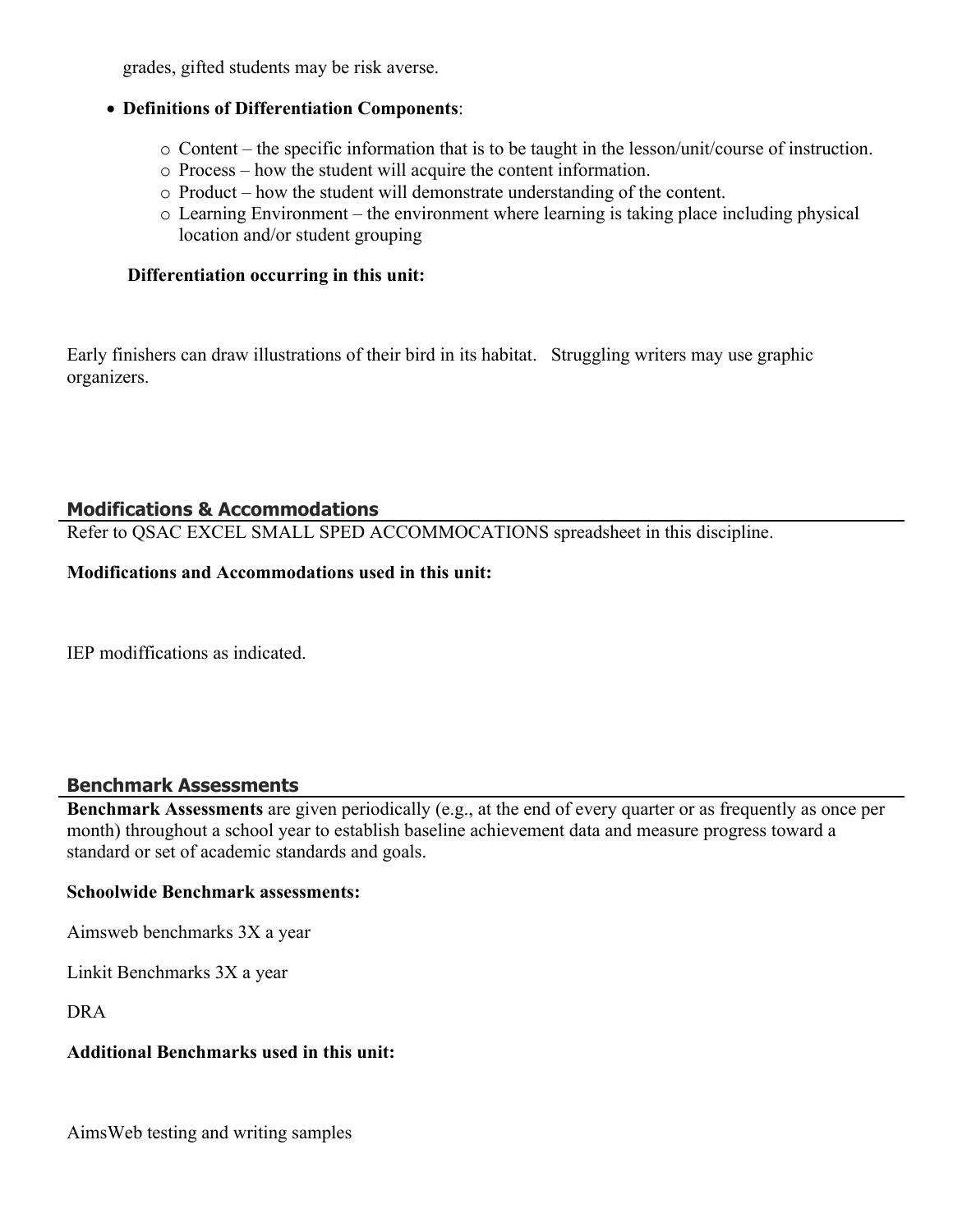## **Formative Assessments**

Assessment allows both instructor and student to monitor progress towards achieving learning objectives, and can be approached in a variety of ways. **Formative assessment** refers to tools that identify misconceptions, struggles, and learning gaps along the way and assess how to close those gaps. It includes effective tools for helping to shape learning, and can even bolster students' abilities to take ownership of their learning when they understand that the goal is to improve learning, not apply final marks (Trumbull and Lash, 2013). It can include students assessing themselves, peers, or even the instructor, through writing, quizzes, conversation, and more. In short, formative assessment occurs throughout a class or course, and seeks to improve student achievement of learning objectives through approaches that can support specific student needs (Theal and Franklin, 2010, p. 151).

## **Formative Assessments used in this unit:**

Teacher observation and conferencing

Rough drafts

**Discussions** 

# **Summative Assessments**

**Summative assessments** evaluate student learning, knowledge, proficiency, or success at the conclusion of an instructional period, like a unit, course, or program. Summative assessments are almost always formally graded and often heavily weighted (though they do not need to be). Summative assessment can be used to great effect in conjunction and alignment with formative assessment, and instructors can consider a variety of ways to combine these approaches.

#### **Summative assessments for this unit:**

Final draft research report and presentation.

## **Instructional Materials**

Mat.: report requirements, Wolf example